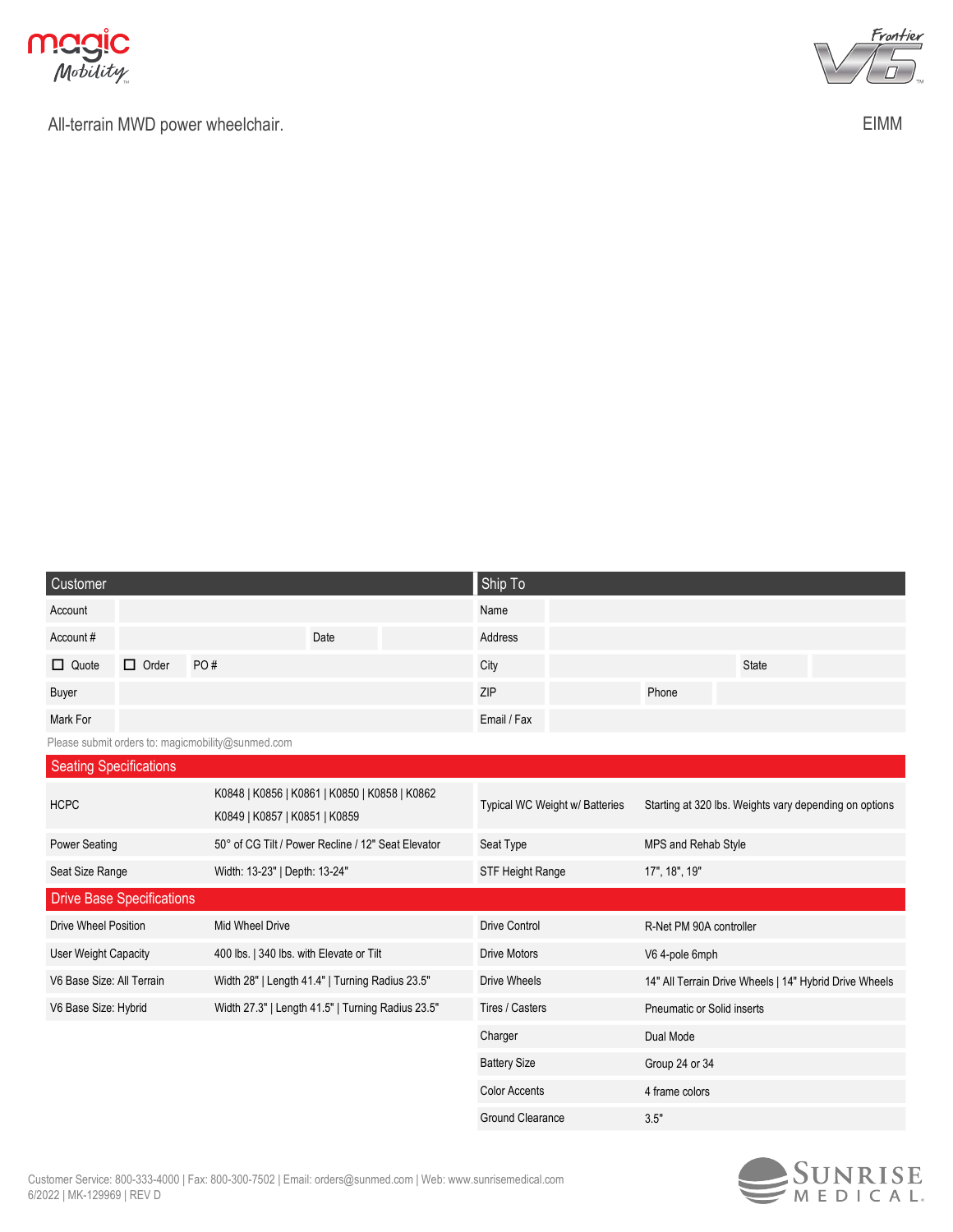

### Client Measurements



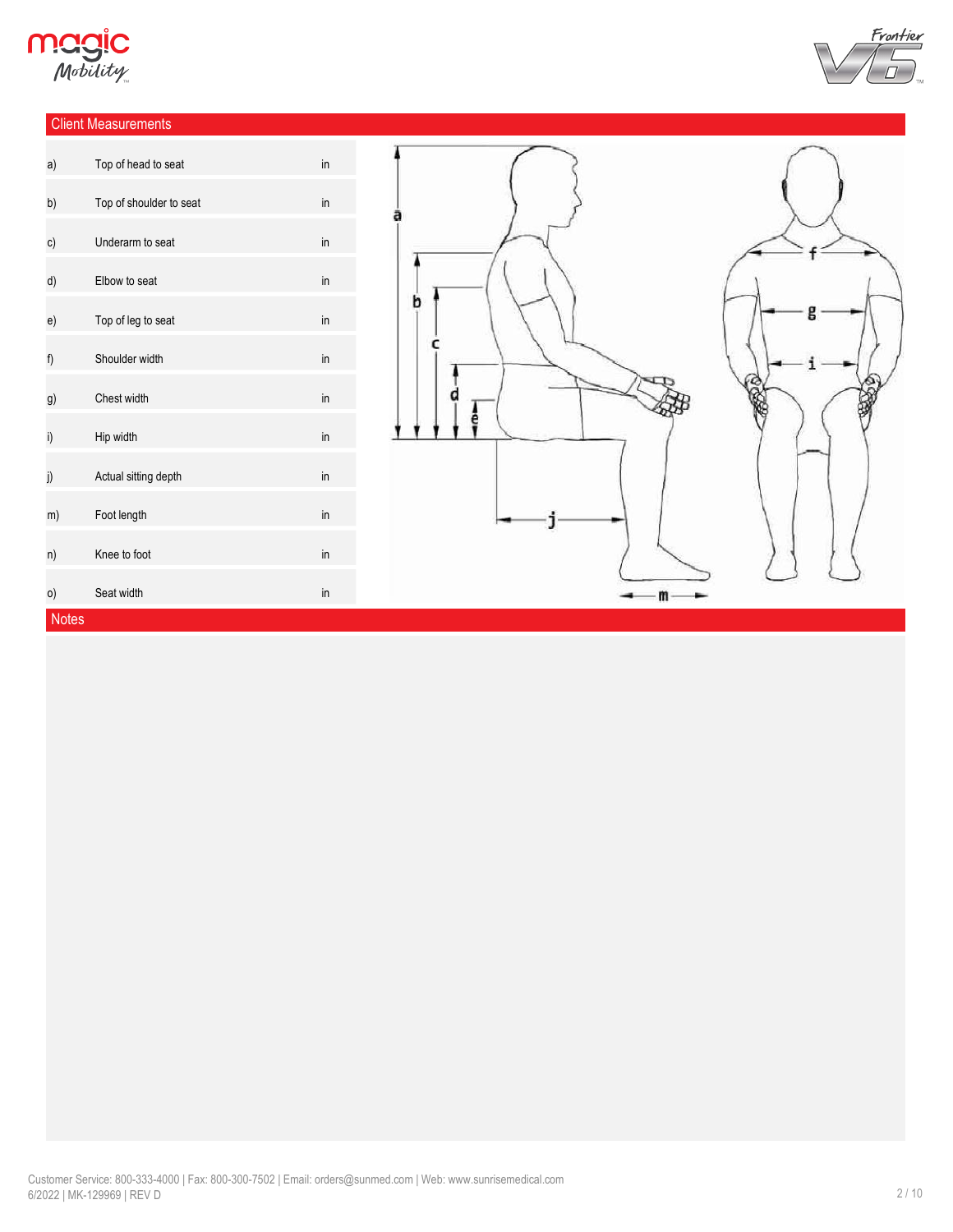



| $\vee$ OPTION          | <b>HCPCS</b>             | <b>DESCRIPTION</b>                                                           |                                                                          |                                                                           |                                                                               |    | <b>RETAIL</b> |  |
|------------------------|--------------------------|------------------------------------------------------------------------------|--------------------------------------------------------------------------|---------------------------------------------------------------------------|-------------------------------------------------------------------------------|----|---------------|--|
| <b>SEATING OPTIONS</b> |                          |                                                                              |                                                                          |                                                                           |                                                                               |    | \$            |  |
| $\Box$ MM-RHBSB        |                          | <b>REHAB Seat and Back - Back Canes and adjustable flat seat pan</b>         |                                                                          |                                                                           |                                                                               |    |               |  |
| □ MM-MPSSB             |                          | <b>MPS Seat and Back - Captain style seating</b>                             |                                                                          |                                                                           |                                                                               |    | <b>NC</b>     |  |
| MM-MPSBRHBS            |                          |                                                                              |                                                                          |                                                                           | MPS Back and REHAB Seat - Captain style backrest and adjustable flat seat pan |    | NC            |  |
| <b>BASE</b>            |                          |                                                                              |                                                                          |                                                                           |                                                                               |    |               |  |
| Frontier V6 Base       |                          | End Item Number: EIMM                                                        |                                                                          |                                                                           |                                                                               |    | $\$\$         |  |
| $\Box$ MM-V6NP         | K0848                    |                                                                              |                                                                          | Magic Mobility - Frontier V6 No Power Seating Options                     |                                                                               |    | \$15,724.00   |  |
| $\Box$ MM-V6SP         | K0856                    |                                                                              |                                                                          | Magic Mobility - Frontier V6 Single Power Seating Options                 |                                                                               |    | \$15,724.00   |  |
| $\Box$ MM-V6MP         | K0861                    |                                                                              |                                                                          | Magic Mobility - Frontier V6 Multi Power Seating Options                  |                                                                               |    | \$15,724.00   |  |
| $\Box$ MM-V6NPHD       | K0850                    |                                                                              |                                                                          | Magic Mobility - Frontier V6 No Power Seating Options - HD                |                                                                               |    | \$15,724.00   |  |
| MM-V6SPHD              | K0858                    |                                                                              |                                                                          | Magic Mobility - Frontier V6 Single Power Seating Options - HD            |                                                                               |    | \$15,724.00   |  |
| $\Box$ MM-V6MPHD       | K0862                    |                                                                              |                                                                          | Magic Mobility - Frontier V6 Multi Power Seating Options - HD             |                                                                               |    | \$15,724.00   |  |
| MM-V6NPC               | K0849                    |                                                                              |                                                                          | Magic Mobility - Frontier V6 No Power Seating Options - MPS (Captain)     |                                                                               |    | \$15,724.00   |  |
| MM-V6SPC               | K0857                    |                                                                              |                                                                          | Magic Mobility - Frontier V6 Single Power Seating Options - MPS (Captain) |                                                                               |    | \$15,724.00   |  |
| MM-V6MPC               |                          |                                                                              | Magic Mobility - Frontier V6 Multi Power Seating Options - MPS (Captain) |                                                                           |                                                                               |    |               |  |
| MM-V6NPCHD             | K0851                    | Magic Mobility - Frontier V6 No Power Seating Options - HD MPS (Captain)     |                                                                          |                                                                           |                                                                               |    | \$15,724.00   |  |
| MM-V6SPCHD             | K0859                    | Magic Mobility - Frontier V6 Single Power Seating Options - HD MPS (Captain) |                                                                          |                                                                           |                                                                               |    | \$15,724.00   |  |
| MM-V6MPCHD             |                          | Magic Mobility - Frontier V6 Multi Power Seating Options - HD MPS (Captain)  |                                                                          |                                                                           |                                                                               |    | \$15,724.00   |  |
| Frame Color            |                          |                                                                              | \$                                                                       |                                                                           |                                                                               |    | \$            |  |
| $\Box$ MM-BKFRM        | <b>Black Frame Color</b> |                                                                              | <b>NC</b>                                                                | MM-AGFRM                                                                  | Mossy Green Frame Color                                                       |    | <b>NC</b>     |  |
| $\Box$ MM-RDFRM        | Red Frame Color          |                                                                              | <b>NC</b>                                                                | □ MM-SBFRM                                                                | Royal Blue Frame Color                                                        |    | <b>NC</b>     |  |
| <b>Batteries</b>       |                          |                                                                              |                                                                          |                                                                           |                                                                               |    | $\$\$         |  |
| $\Box$ MM-BAT24G       | E2363                    |                                                                              |                                                                          | Group 24 Gel Battery (Pair) - Installed                                   |                                                                               | \$ | 932.00        |  |
| $\Box$ MM-BAT34G       | E2359                    |                                                                              |                                                                          | Group 34 Gel Battery (Pair) - Installed                                   |                                                                               | \$ | 798.00        |  |
| <b>Battery Charger</b> |                          |                                                                              |                                                                          |                                                                           |                                                                               |    | \$            |  |
| MM-BATCHG              |                          | <b>Battery Charger</b>                                                       |                                                                          |                                                                           |                                                                               |    | NC            |  |
| <b>Drive Wheels</b>    |                          |                                                                              |                                                                          |                                                                           |                                                                               |    | $\$\$         |  |
| $\Box$ MM-ATDW         |                          | All Terrain Drive Wheels and Tires                                           |                                                                          |                                                                           |                                                                               |    | NC.           |  |
| $\Box$ MM-HPDW         |                          |                                                                              |                                                                          | Hybrid Drive Wheels and Tires - Pneumatic                                 |                                                                               |    | <b>NC</b>     |  |
| $\Box$ MM-HSDW         |                          |                                                                              |                                                                          | Hybrid Drive Wheels and Tires - Solid                                     |                                                                               | \$ | 137.00        |  |
| Tie Downs              |                          |                                                                              |                                                                          |                                                                           |                                                                               |    | \$            |  |
| $\Box$ MM-V6TK         |                          |                                                                              |                                                                          | Crash Tested V6 Tie Down Kit - Always included                            |                                                                               |    | <b>NC</b>     |  |
| <b>Castor Options</b>  |                          |                                                                              |                                                                          |                                                                           |                                                                               |    | \$            |  |
| MM-CASTP               |                          |                                                                              |                                                                          | Pneumatic Castor 2.50-4 - Non-marking                                     |                                                                               |    | NC            |  |
| $\Box$ MM-CASTS        |                          |                                                                              |                                                                          | Foam Filled Castor 2.50-4 - Non-marking                                   |                                                                               | \$ | 67.00         |  |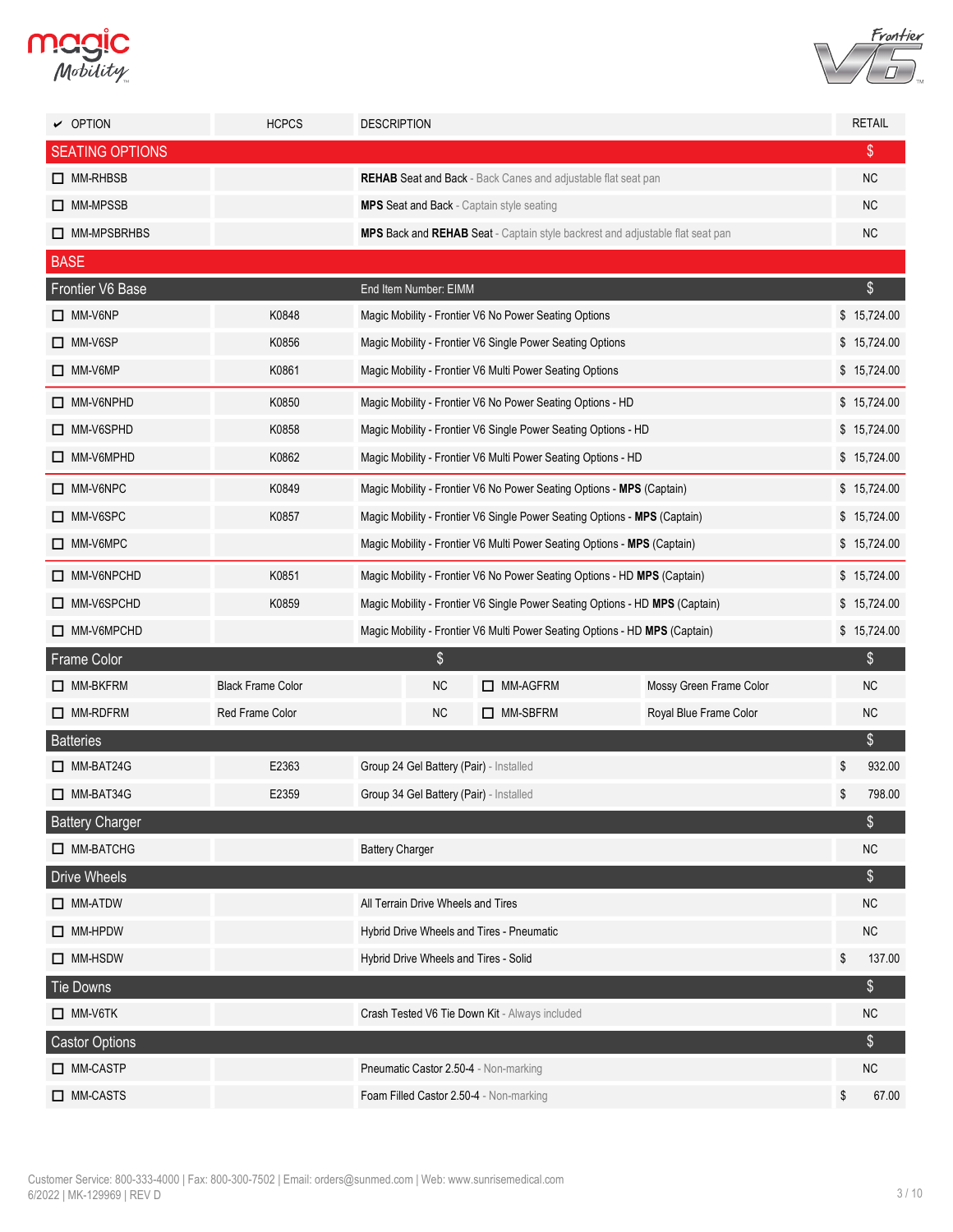



| <b>BASE</b>                                                                                 |              |                                                                                                  |                |
|---------------------------------------------------------------------------------------------|--------------|--------------------------------------------------------------------------------------------------|----------------|
| $\vee$ OPTION                                                                               | <b>HCPCS</b> | <b>DESCRIPTION</b>                                                                               | <b>RETAIL</b>  |
| <b>Optional Drive Tire Options</b>                                                          |              |                                                                                                  | $\$\$          |
| $\Box$ MM-TS2                                                                               |              | Tire Sealant for 2 Pneumatic Drive Tires                                                         | \$<br>34.00    |
| <b>Base Accessories</b>                                                                     |              |                                                                                                  | $\$\$          |
| $\Box$ MM-01595                                                                             |              | Jack for Drive Tire                                                                              | \$<br>180.00   |
|                                                                                             |              |                                                                                                  |                |
| <b>SEATING: SEATING SYSTEM</b>                                                              |              |                                                                                                  |                |
| No Power Seat Options                                                                       |              |                                                                                                  | \$             |
| $\Box$ MM-NP                                                                                |              | No Power Seating System - 400 lb. weight capacity                                                | \$<br>3,675.00 |
| $\Box$ MM-NPFO                                                                              |              | No Power Seating System with Power Functionality - 400 lb. weight capacity                       | \$<br>4,725.00 |
|                                                                                             |              | Required for lights, power recline, power legrest, steering lock, or future power seat functions |                |
| Power Tilt                                                                                  |              |                                                                                                  | $\$\$          |
| Utilized without Power Recline.<br>$\Box$ MM-TLT                                            | E1002        | 50° Power Tilt in Space - 340 lb. weight capacity                                                | \$<br>6,798.00 |
|                                                                                             |              |                                                                                                  |                |
| Power Seat Elevate<br>Only available when Power Tilt or Power Tilt and Recline is selected. |              |                                                                                                  | \$             |
| $\Box$ MM-ELVT                                                                              | E2300        | 12" Adjustable Seat Elevator - 340 lb. weight capacity                                           | \$<br>3,938.00 |
| Power Recline                                                                               |              |                                                                                                  | \$             |
| Utilized without Power Tilt. Requires No Power Seating with Power Functionality.            |              |                                                                                                  |                |
| $\Box$ MM-PRMPS                                                                             | E1003        | 150° Power Recline for MPS Seating - 400 lb. weight capacity                                     | \$<br>4,836.00 |
| $\Box$ MM-PRRHB                                                                             | E1003        | 150° Power Recline with Shear Reduction for REHAB Seating - 400 lb. weight capacity              | \$<br>4,836.00 |
| Power Tilt and Recline                                                                      |              |                                                                                                  | \$             |
| $\Box$ MM-TLTPRMPS                                                                          | E1006        | 50° Tilt & 150° Power Recline - MPS Seating - 340 lb. weight capacity                            | \$10,735.00    |
| $\Box$ MM-TLTPRRHB                                                                          | E1007        | 50° Tilt & 150° Power Recline with Shear Reduction - REHAB Seating - 340 lb. weight capacity     | \$12,353.00    |
| <b>Power Seat Function</b>                                                                  |              |                                                                                                  | \$             |
| $\Box$ MM-SFCK                                                                              | E2310        | Single Seat Function Control Kit - Must be selected if ordering 1 actuator function              | \$<br>1,573.00 |
| $\Box$ MM-MFCK                                                                              | E2311        | Multiple Seat Function Control Kit - Must be selected if ordering 2 or more actuator functions   | \$<br>3,203.00 |
| Seat To Floor Height                                                                        |              |                                                                                                  | $\frac{1}{2}$  |
| V6 Seat to Floor Heights start at 17" +/- 0.25"                                             |              |                                                                                                  |                |
| $\Box$ MM-STFH                                                                              |              | Lowest Seat To Floor Height                                                                      | NC             |
| $\Box$ MM-STFH1                                                                             |              | Seat To Floor Height +1"                                                                         | NC             |
| $\Box$ MM-STFH2                                                                             |              | Seat To Floor Height +2"                                                                         | NC             |
| <b>Power Seat Options</b>                                                                   |              |                                                                                                  | \$             |
| $\Box$ MM-CRTL5JS                                                                           |              | Ctrl+5 - 5 Button Box (Joystick Side) - For controlling power seat functions. Includes USB port  | \$<br>843.00   |
| $\Box$ MM-CRTL5OS                                                                           |              | Ctrl+5 - 5 Button Box (Opposite Side) - For controlling power seat functions. Includes USB port  | \$<br>843.00   |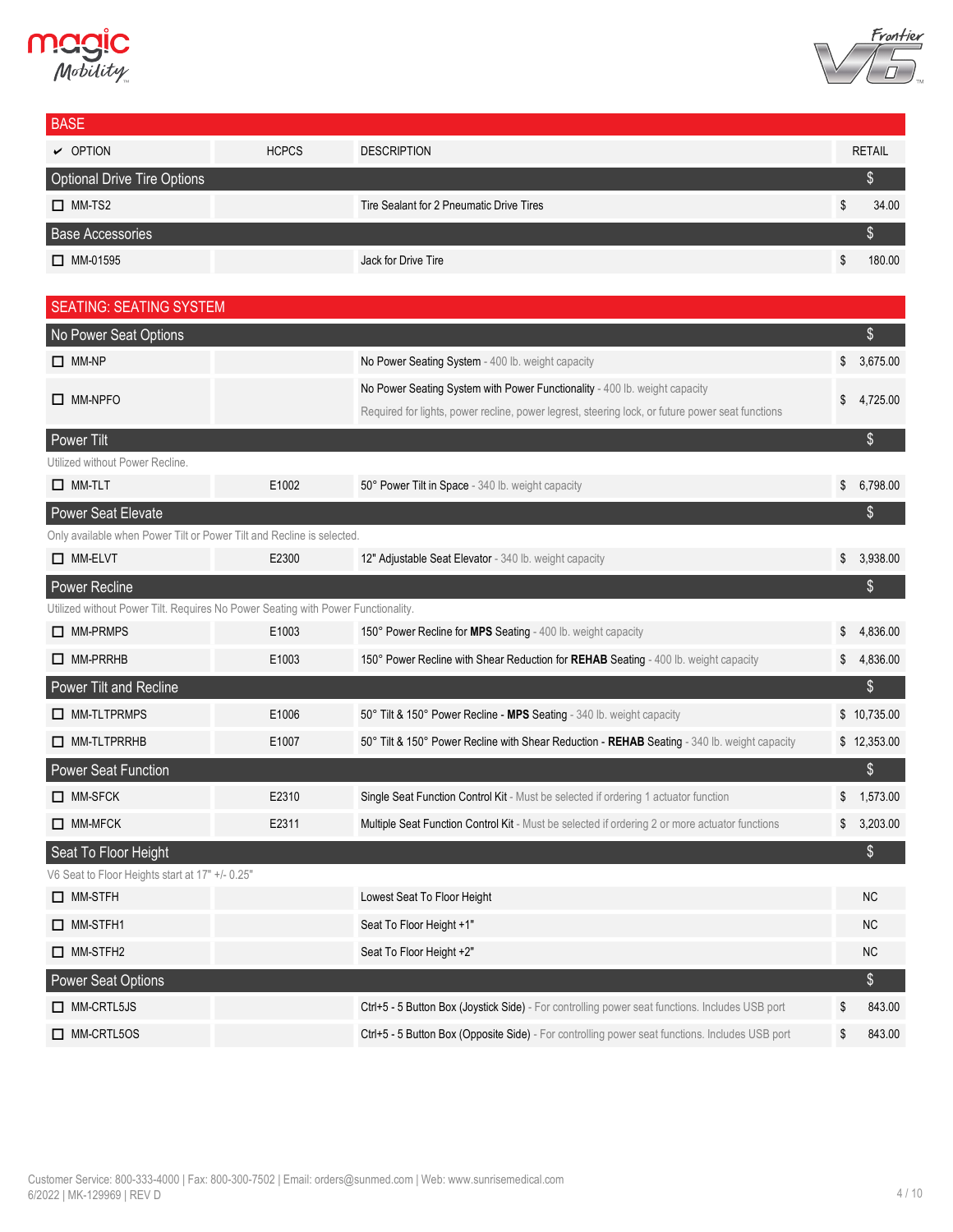## **Magic**<br>*Mobility*



### SEATING: SEAT SIZES

| <u>ULITITU. ULITI UILLU</u>                                                                                                             |              |                      |    |               |  |  |  |
|-----------------------------------------------------------------------------------------------------------------------------------------|--------------|----------------------|----|---------------|--|--|--|
| $\vee$ OPTION                                                                                                                           | <b>HCPCS</b> | <b>DESCRIPTION</b>   |    | <b>RETAIL</b> |  |  |  |
| MPS (Captain) Seat Cushion (width x depth)                                                                                              |              |                      |    | \$            |  |  |  |
| MPS Backrest can be paired with the REHAB flat pan. If flat pan is desired, omit the MPS cushion and select the desired REHAB flat pan. |              |                      |    |               |  |  |  |
| $\Box$ MM-01673                                                                                                                         |              | 16" x 16" Vinyl Seat |    | <b>NC</b>     |  |  |  |
| $\Box$ MM-01674                                                                                                                         |              | 16" x 18" Vinyl Seat |    | <b>NC</b>     |  |  |  |
| $\Box$ MM-01675                                                                                                                         |              | 18" x 16" Vinyl Seat |    | <b>NC</b>     |  |  |  |
| $\Box$ MM-01676                                                                                                                         |              | 18" x 18" Vinyl Seat |    | <b>NC</b>     |  |  |  |
| $\Box$ MM-01678                                                                                                                         |              | 18" x 20" Vinyl Seat |    | <b>NC</b>     |  |  |  |
| $\Box$ MM-01679                                                                                                                         |              | 20" x 18" Vinyl Seat |    | <b>NC</b>     |  |  |  |
| $\Box$ MM-01680                                                                                                                         |              | 20" x 20" Vinyl Seat |    | <b>NC</b>     |  |  |  |
| $\Box$ MM-01681                                                                                                                         |              | 22" x 18" Vinyl Seat | \$ | 411.00        |  |  |  |
| $\Box$ MM-01682                                                                                                                         |              | 22" x 20" Vinyl Seat | \$ | 411.00        |  |  |  |
| REHAB Flat Pan Seat Sizes - Adjustable in width and depth for most sizes                                                                |              |                      |    |               |  |  |  |

#### REHAB Seat Pan

Standard seat pan available 13-23" wide. Deep seat pan available 13"-23" wide.

| $\Box$ MM-02792STD           |            |            |            |            |                                                 | Standard Adjustable Flat Seat Pan - 13" to 19" deep |            |                                                                    |            |            |            | <b>NC</b> |
|------------------------------|------------|------------|------------|------------|-------------------------------------------------|-----------------------------------------------------|------------|--------------------------------------------------------------------|------------|------------|------------|-----------|
| $\Box$ MM-02792DP            |            |            |            |            | Deep Adjustable Flat Seat Pan - 20" to 21" deep |                                                     |            |                                                                    |            |            | \$         | 411.00    |
| Deep Seat Pan Extension Kits |            |            |            |            |                                                 |                                                     |            |                                                                    |            |            |            |           |
| $\Box$ MM-05690              |            |            |            |            |                                                 |                                                     |            | 23" Deep Seat Pan Extension Kit - Requires selection of MM-02792DP |            |            | \$         | 725.00    |
| $\Box$ MM-05741              |            |            |            |            |                                                 |                                                     |            | 24" Deep Seat Pan Extension Kit - Requires selection of MM-02792DP |            |            | \$         | 725.00    |
| <b>REHAB Seat Width</b>      |            |            |            |            |                                                 |                                                     |            |                                                                    |            |            |            |           |
| $\Box$ 13"                   | $\Box$ 14" | $\Box$ 15" | $\Box$ 16" | $\Box$ 17" | $\Box$ 18"                                      | $\Box$ 19"                                          | $\Box$ 20" | $\Box$ 21"                                                         | $\Box$ 22" | $\Box$ 23" |            |           |
| <b>REHAB Seat Depth</b>      |            |            |            |            |                                                 |                                                     |            |                                                                    |            |            |            |           |
| $\Box$ 13"                   | $\Box$ 14" | $\Box$ 15" | $\Box$ 16" | $\Box$ 17" | $\Box$ 18"                                      | $\Box$ 19"                                          | $\Box$ 20" | $\Box$ 21"                                                         | $\Box$ 22" | $\Box$ 23" | $\Box$ 24" |           |

| SEATING: SEATBACK OPTIONS - SELECT ONE |                                                                |                |                |  |  |  |  |  |  |
|----------------------------------------|----------------------------------------------------------------|----------------|----------------|--|--|--|--|--|--|
|                                        | MPS Backrest Options - Comes standard with Manual Recline      |                |                |  |  |  |  |  |  |
| <b>Breathable Cloth MPS Backrest</b>   |                                                                |                |                |  |  |  |  |  |  |
| $\Box$ MM-01360                        | Cloth Backrest - 16-20" wide and 22" tall                      |                | N <sub>C</sub> |  |  |  |  |  |  |
| $\Box$ MM-01520                        | Cloth Tall Backrest - 16-20" wide and 26" tall                 | \$             | 495.00         |  |  |  |  |  |  |
| $\Box$ MM-01361                        | <b>Cloth Wide Backrest</b> - 22-23" wide and 22" tall          | \$             | 298.00         |  |  |  |  |  |  |
| $\Box$ MM-04598                        | <b>Cloth Wide and Tall Backrest</b> - 22-23" wide and 26" tall | \$             | 590.00         |  |  |  |  |  |  |
| <b>Wipeable Vinyl MPS Backrest</b>     |                                                                |                |                |  |  |  |  |  |  |
| $\Box$ MM-01360VI                      | Vinyl Backrest - 16-20" wide and 22" tall                      | $\mathfrak{L}$ | 270.00         |  |  |  |  |  |  |
| $\Box$ MM-01520VI                      | Vinyl Tall Backrest - 16-20" wide and 26" tall                 | \$             | 708.00         |  |  |  |  |  |  |
| $\Box$ MM-01361VI                      | Vinyl Wide Backrest - 22-23" wide and 22" tall                 | \$             | 359.00         |  |  |  |  |  |  |
| $\Box$ MM-04598VI                      | Vinyl Wide and Tall Backrest - 22-23" wide and 26" tall        | \$             | 837.00         |  |  |  |  |  |  |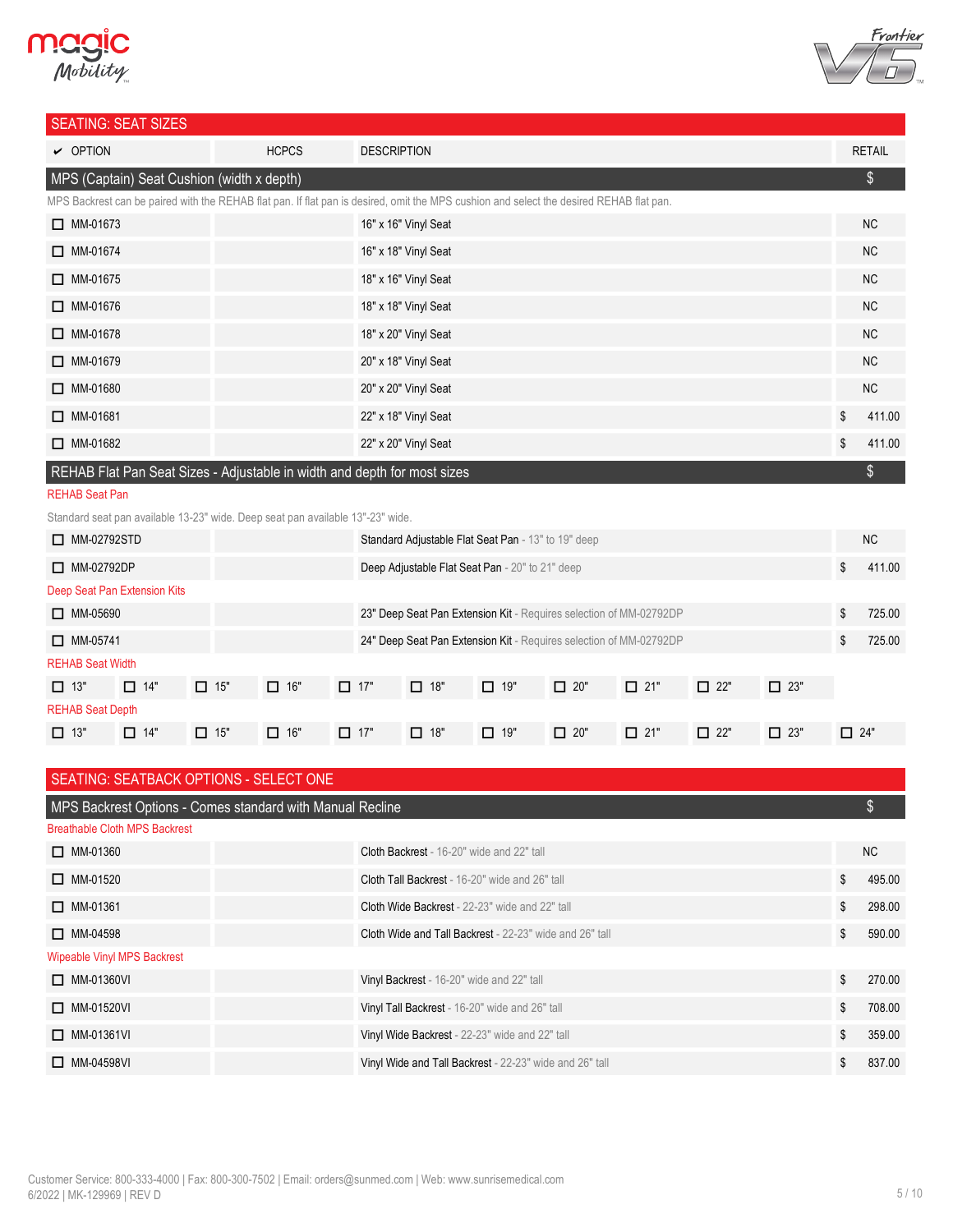



| SEATING: SEATBACK OPTIONS - SELECT ONE             |              |                                                                      |                                                                                                                                                                    |            |              |               |                |
|----------------------------------------------------|--------------|----------------------------------------------------------------------|--------------------------------------------------------------------------------------------------------------------------------------------------------------------|------------|--------------|---------------|----------------|
| $\vee$ OPTION                                      |              | <b>HCPCS</b><br><b>DESCRIPTION</b>                                   |                                                                                                                                                                    |            |              | <b>RETAIL</b> |                |
| <b>MPS Back Accessories</b>                        |              |                                                                      |                                                                                                                                                                    |            |              |               | \$             |
| $\Box$ MM-04784                                    |              | <b>Push Handle</b> - Needed for O2 holder, backpack, and cane holder |                                                                                                                                                                    |            | \$<br>141.00 |               |                |
| $\Box$ MM-02533                                    |              |                                                                      | <b>Accessory Mount</b> - Needed for aftermarket headrest and/or attendant control                                                                                  |            |              |               | \$<br>107.00   |
| <b>REHAB Seating Backrest Options</b>              |              |                                                                      |                                                                                                                                                                    |            |              |               | \$             |
|                                                    |              |                                                                      | Backrest will have the width of the MPS seat or plat pan. Please choose your back height. Backrest will come with 2 point hardware with a 500 lb. weight capacity. |            |              |               |                |
| $\Box$ J3PA                                        | E2613        |                                                                      | JAY J3 PA (Posterior) - 2.2" of lateral thoracic support (up to 20" wide)                                                                                          |            |              |               | \$<br>592.00   |
| Select Back Height:                                | $\Box$ 16.5" | $\Box$ 18"                                                           | $\Box$ 19.5"                                                                                                                                                       | $\Box$ 21" | $\Box$ 22.5" | $\Box$ 24"    |                |
| $\Box$ J3PAW                                       | E2614        |                                                                      | JAY J3 PA (Posterior) - 2.2" of lateral thoracic support (up to 22" wide)                                                                                          |            |              |               | \$<br>810.00   |
| Select Back Height:                                | $\Box$ 18"   | $\Box$ 21"                                                           |                                                                                                                                                                    |            |              |               |                |
| $\Box$ J3PL                                        | E2615        |                                                                      | JAY J3 PL (Posterior Lateral) - 3" of lateral thoracic support (up to 20" wide)                                                                                    |            |              |               | \$<br>683.00   |
| Select Back Height:                                | $\Box$ 16.5" | $\Box$ 18"                                                           | $\Box$ 19.5"                                                                                                                                                       | $\Box$ 21" | $\Box$ 22.5" | $\Box$ 24"    |                |
| $\Box$ J3PD                                        | E2620        |                                                                      | JAY J3 PD (Posterior Deep) - 6" of lateral thoracic support (up to 20" wide)                                                                                       |            |              |               | \$<br>811.00   |
| Select Back Height:                                | $\Box$ 16.5" | $\Box$ 18"                                                           | $\Box$ 19.5"                                                                                                                                                       | $\Box$ 21" | $\Box$ 22.5" | $\Box$ 24"    |                |
| MPS Backrest Options for use with REHAB Back Canes |              |                                                                      |                                                                                                                                                                    |            |              |               | \$             |
| □ MM-03996                                         |              |                                                                      | <b>Cloth MPS Removable Backrest - Works with REHAB back canes</b>                                                                                                  |            |              |               | \$<br>1,752.00 |
| □ MM-03996VI                                       |              |                                                                      | Vinyl MPS Removable Backrest - Works with REHAB back canes                                                                                                         |            |              |               | \$<br>1,752.00 |
| <b>REHAB Flip Forward Backrest Option</b>          |              |                                                                      |                                                                                                                                                                    |            |              |               | \$             |
| $\Box$ MM-FLPFWD                                   |              |                                                                      | <b>REHAB</b> Flip Forward Backrest Option                                                                                                                          |            |              |               | \$<br>263.00   |
| <b>REHAB Seating Cushion Options</b>               |              |                                                                      |                                                                                                                                                                    |            |              |               | \$             |
| $\Box$ JION                                        | E2607        |                                                                      | JAY Ion                                                                                                                                                            |            |              |               | \$<br>405.00   |
| $\Box$ JU                                          | E2607        |                                                                      | <b>JAY Union</b>                                                                                                                                                   |            |              |               | \$<br>454.00   |
| $\Box$ JFUSION                                     | E2622        |                                                                      | <b>JAY Fusion</b>                                                                                                                                                  |            |              |               | \$<br>450.00   |
| Headrest Options - MPS Style                       |              |                                                                      |                                                                                                                                                                    |            |              |               | \$             |
| $\Box$ MM-02770                                    | E0955        |                                                                      | Cloth Headrest - MPS seat back only (12" x 4.5" x 6.25")                                                                                                           |            |              |               | \$<br>365.00   |
| $\Box$ MM-02770VI                                  | E0955        |                                                                      | Vinyl Headrest - MPS seat back only (12" x 4.5" x 6.25")                                                                                                           |            |              |               | \$<br>365.00   |
| Headrest Options - REHAB Style                     |              |                                                                      |                                                                                                                                                                    |            |              |               | \$             |
| $\Box$ J3PLSH10                                    | E0955        |                                                                      | WHITMYER PLUSH Headrest Pad - Requires J3HEDX (10" x 5")                                                                                                           |            |              |               | \$<br>164.00   |
| $\Box$ J3HEDX                                      | E1028        |                                                                      | WHITMYER AXYS Headrest w/ Removable Hardware - Depth adjustable 0.5" backward & 7" forward                                                                         |            |              |               | \$<br>224.00   |
| <b>Armrest Style Options</b>                       |              |                                                                      |                                                                                                                                                                    |            |              |               | \$             |
| $\Box$ MM-ARMR                                     |              |                                                                      | Removable Armrests (Post Style) - Attaches to seat pan. Height adjustable 2"                                                                                       |            |              |               | NC             |
| $\Box$ MM-ARMFR                                    |              |                                                                      | Flip-Up Removable Armrests (Post Style) - Attaches to base. Height adj 3" & angle adj 90°-155°                                                                     |            |              |               | \$<br>391.00   |
| $\Box$ MM-ARMC                                     |              |                                                                      | Cantilever Armrests (Reclining Flip Back) - Attaches to back. Height adj 4" & angle adj 90°                                                                        |            |              |               | \$<br>785.00   |
| MM-ARMC2                                           |              |                                                                      | Cantilever 2 Point Quick Release Post - Attaches front of armrest to seat frame                                                                                    |            |              |               | \$<br>1,042.00 |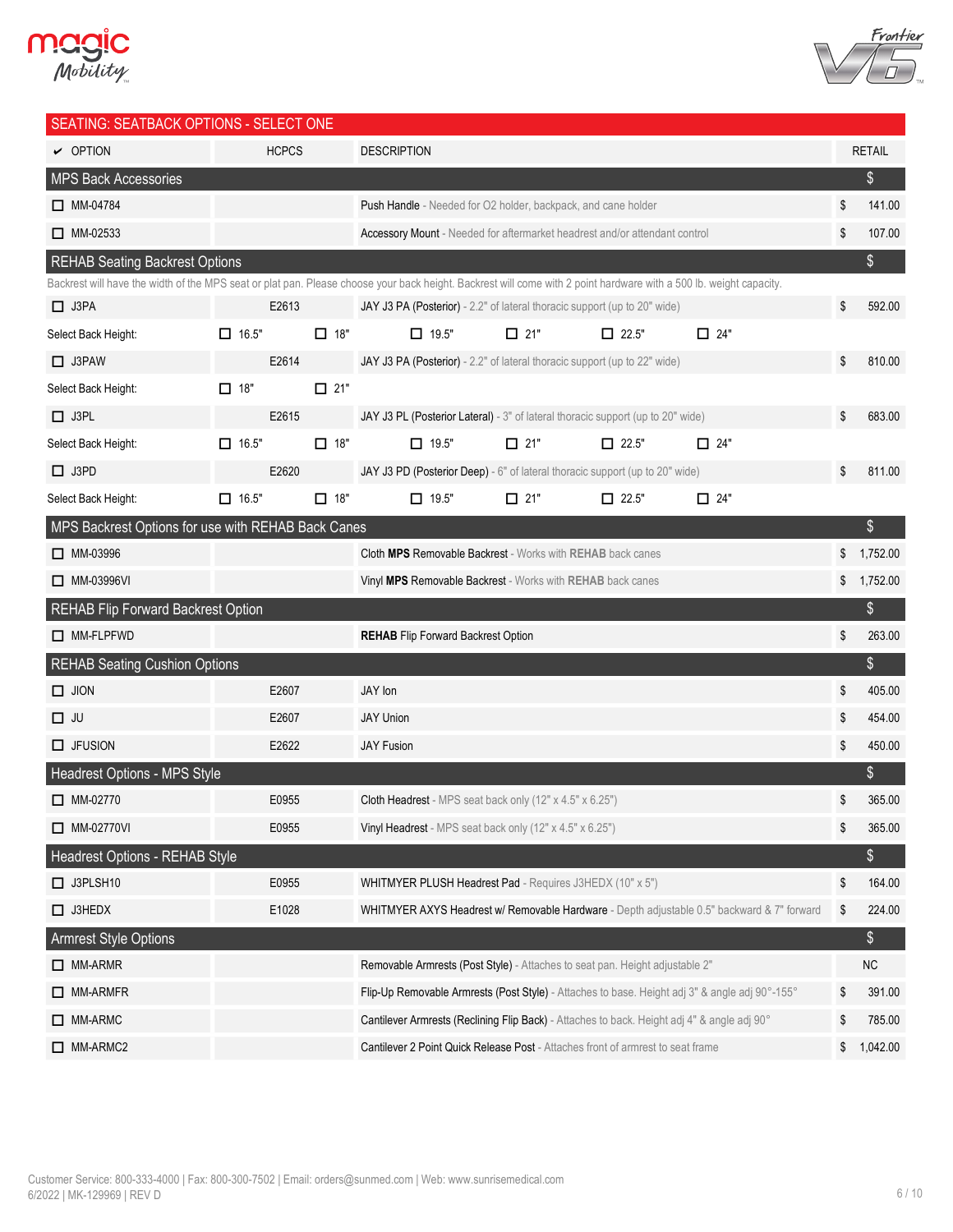



| SEATING: SEATBACK OPTIONS - SELECT ONE                     |              |                                                                                    |               |
|------------------------------------------------------------|--------------|------------------------------------------------------------------------------------|---------------|
| $\sim$ OPTION                                              | <b>HCPCS</b> | <b>DESCRIPTION</b>                                                                 | <b>RETAIL</b> |
| <b>Armrest Pad Options</b>                                 |              |                                                                                    | \$            |
| MM-ARMPAD01                                                |              | 3" x 2" Desk Length Pads (Pair)                                                    | NC            |
| MM-ARMPAD02                                                |              | 4" x 16" Tapered Pads (Pair)                                                       | \$<br>96.00   |
| MM-ARMPAD03                                                |              | 3" x 12" Rounded Leatherette Pad (Each)                                            | \$<br>258.00  |
| MM-ARMPAD04                                                |              | 3" x 14" Rounded Leatherette Pad (Each)                                            | \$<br>258.00  |
| Lateral Support Options - REHAB Seat Only                  |              |                                                                                    | \$            |
| $\Box$ J3SAMNTR                                            | E1028        | Single Swing-Away Lateral Hardware - Right                                         | \$<br>269.00  |
| $\Box$ J3SAMNTL                                            | E1028        | Single Swing-Away Lateral Hardware - Left                                          | \$<br>269.00  |
| $\Box$ J3LAT6X4R                                           | E1028        | Single 6x4 Lateral Pad - Right                                                     | \$<br>128.00  |
| $\Box$ J3LAT6X4L                                           | E1028        | Single 6x4 Lateral Pad - Left                                                      | \$<br>128.00  |
| <b>Positioning Options</b>                                 |              |                                                                                    | \$            |
| Positioning Hardware - Compatible with REHAB Seat Pan only |              |                                                                                    |               |
| $\Box$ MM-FDHIP                                            | E1028        | Flip Down Hip Guide Hardware - Fixed to the seat pan near the back                 | \$<br>607.00  |
| $\Box$ MM-RMHIP                                            | E1028        | Removable Hip Guide Hardware - Fixed to the seat pan near the back                 | \$<br>494.00  |
| $\Box$ MM-RMKNE                                            | E1028        | Removable Knee Adductors Hardware - Fixed to the seat pan near the back            | \$<br>494.00  |
| $\Box$ MM-FDKNE                                            | E1028        | Flip Down Knee Adductors - Fixed to the seat pan near the back                     | \$<br>607.00  |
| <b>Positioning Pad</b>                                     |              |                                                                                    |               |
| $\Box$ MM-4X6PAD                                           | E0956        | 4" x 6" Positioning Pad                                                            | \$<br>372.00  |
| $\Box$ MM-4X10PAD                                          | E0956        | 4" x 10" Positioning Pad                                                           | \$<br>372.00  |
| <b>Positioning Pad Accessories</b>                         |              |                                                                                    |               |
| $\Box$ MM-4X6GEL                                           | E0956        | 4" x 6" Gel Cover                                                                  | \$<br>270.00  |
| <b>Chest Harness Options</b>                               |              |                                                                                    | \$            |
| $\Box$ MM-SH120M-B2                                        | E0960        | Bodypoint Monoflex Medium Chest Strap - Pad 3.5" x 18.5" (total length 49.5")      | \$<br>151.00  |
| $\Box$ MM-SH120L-B2                                        | E0960        | Bodypoint Monoflex Large Chest Strap - Pad 3.5" x 21.5" (total length 52.5")       | \$<br>151.00  |
| MM-50-CH110                                                | E0960        | Healthwares Padded Butterfly Positioning Chest Strap - 7" at chest                 | \$<br>174.00  |
| $\Box$ MM-SH331L-B1                                        | E0960        | Bodypoint Stayflex Butterfly Harness - 3.5" at chest                               | \$<br>236.00  |
| Pelvic Positioning Options - Select One                    |              |                                                                                    | \$            |
| <b>Pelvic Positioning</b>                                  |              |                                                                                    |               |
| $\Box$ MM-33140                                            | E0978        | Therafin Push Button Seat Restraint - 2" x 64"                                     | <b>NC</b>     |
| $\Box$ MM-33148                                            | E0978        | Therafin Extra Large Push Button Seat Restraint - 2" x 80"                         | \$<br>57.00   |
| $\Box$ MM-ABSB                                             | E0978        | Therafin Airline Buckle Seat Restraint - 2" x 80"                                  | \$<br>146.00  |
| MM-EB205-L62                                               | K0108        | Bodypoint Evoflex Pelvic Stabilizer - Requires HW312-KIT. Sitting hip width 14-18" | \$<br>107.00  |
| MM-WC19SB6K                                                | E0978        | Crash Tested Seat Belt Kit - 600mm                                                 | \$<br>938.00  |
| MM-WC19SB7K                                                | E0978        | Crash Tested Seat Belt Kit - 700mm                                                 | \$<br>938.00  |
| <b>Pelvic Positioning Options</b>                          |              |                                                                                    |               |
| $\Box$ MM-HW312-KIT                                        |              | Hardware for Bodypoint Pelvic Stabilizer                                           | \$<br>79.00   |
| $\Box$ MM-EBE100                                           |              | Extension for Bodypoint Evoflex Pelvic Stabilizer                                  | \$<br>47.00   |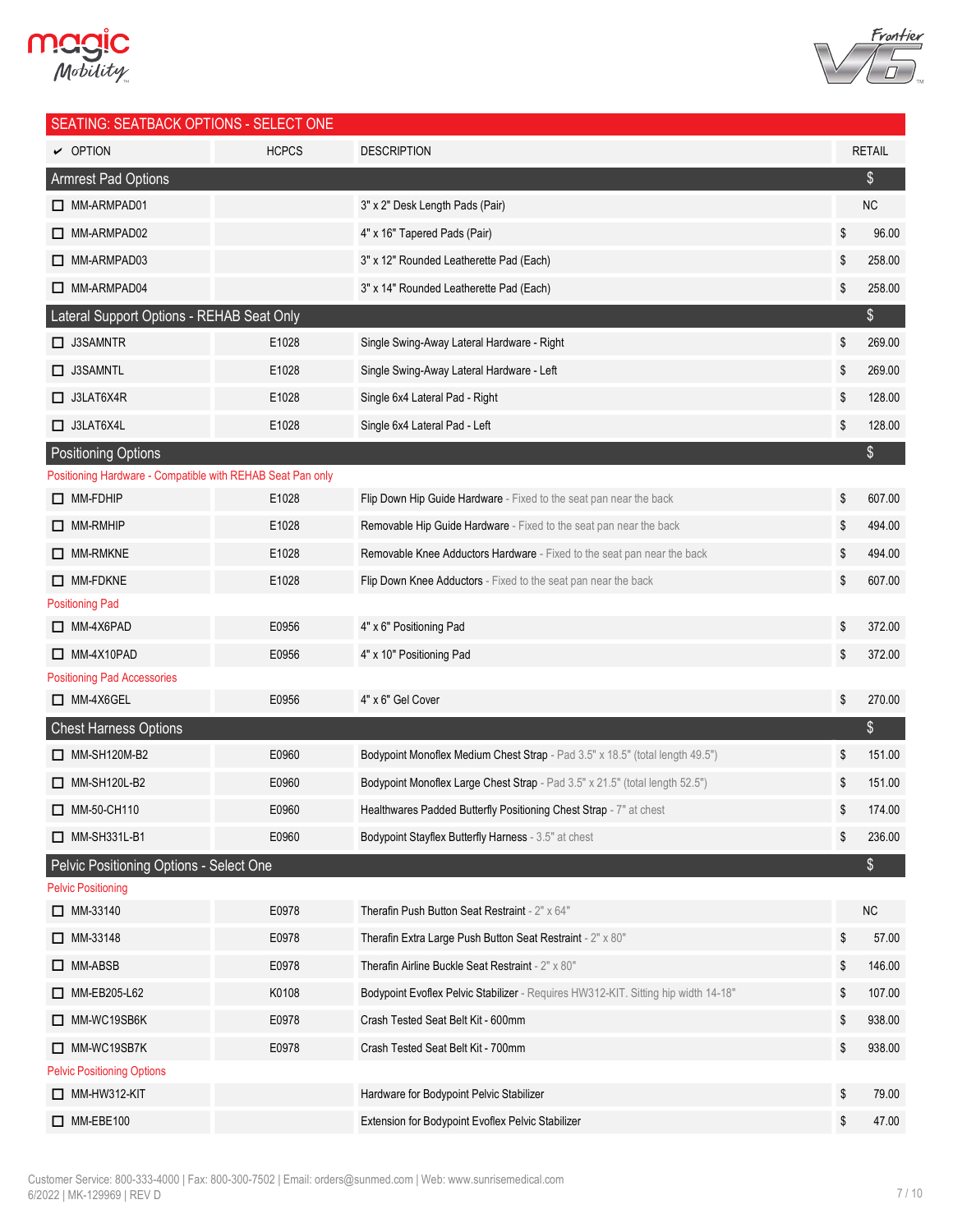# **MCGIC**



| <b>LEGREST OPTIONS</b>                         |              |                                                                                                   |                |
|------------------------------------------------|--------------|---------------------------------------------------------------------------------------------------|----------------|
| $\triangleright$ OPTION                        | <b>HCPCS</b> | <b>DESCRIPTION</b>                                                                                | <b>RETAIL</b>  |
| <b>Fixed Legrest</b>                           |              |                                                                                                   | \$             |
| <b>Fixed Center Mount Legrest</b>              |              |                                                                                                   |                |
| $\Box$ MM-040541                               | K0040        | V6 - Center Mount Flip-Up Footplate - 1 Piece Footplate                                           | \$<br>404.00   |
| $\Box$ MM-040542                               | K0040        | V6 - Center Mount Flip-Up Footplate - 2 Piece Footplate                                           | \$<br>404.00   |
| <b>Swing-Away Legrest</b>                      |              |                                                                                                   |                |
| $\Box$ MM-03528                                | K0040        | Side Mount Swing-Away Legrest - 2 piece flip-up footplate (8.5" x 6"). 13" height adjustable      | \$<br>706.00   |
| Fixed Center Mount Legrest Calf Pad Options    |              |                                                                                                   | $\$\$          |
| $\Box$ MM-05547SM                              | E0995        | Fixed Center Mount Calf Pads - Small - With breathable fabric (13-15")                            | \$<br>511.00   |
| □ MM-05547ME                                   | E0995        | Fixed Center Mount Calf Pads - Medium - With breathable fabric (16-19")                           | \$<br>511.00   |
| MM-05547LG                                     | E0995        | Fixed Center Mount Calf Pads - Large - With breathable fabric (20-23")                            | \$<br>511.00   |
| <b>Fixed Legrest Positioning Strap Options</b> |              |                                                                                                   | $\$\$          |
| $\Box$ MM-SP102M                               | K0039        | Bodypoint Medium Calf Strap - Side mount only. Length 36" and Width 3.5"                          | \$<br>107.00   |
| $\Box$ MM-SP102L                               | K0039        | Bodypoint Large Calf Strap - Side mount only. Length 40" and Width 3.5"                           | \$<br>124.00   |
| $\Box$ MM-04597                                | E0951        | Heel and Side Support - Attaches to the footplate stem and footplate                              | \$<br>584.00   |
| MM-50-SR230                                    | E0952        | Foot Strap - 1.5" wide strap                                                                      | \$<br>79.00    |
| <b>Power Elevating Legrest</b>                 |              |                                                                                                   | $\frac{1}{2}$  |
| <b>Center Mount Power Elevating Legrest</b>    |              |                                                                                                   |                |
| $\Box$ MM-05761                                | E1012        | V6 & V4 FWD - Center Mount Power Elevating - 1 Piece Footplate - Includes calf pads (11" x 11.5") | \$<br>3,708.00 |
| $\Box$ MM-06636                                | E1012        | V6 & V4 FWD - Center Mount Power Elevating - 2 Piece Footplate - Includes calf pads (5" x 10.5")  | \$<br>3,595.00 |
| <b>Swing-Away Power Elevating Legrest</b>      |              |                                                                                                   |                |
| $\Box$ MM-03526                                | E1010        | Side Mount Power Elevating Legrest - Swing away legrest with flip-up 2" height adj footplate      | \$<br>4,045.00 |
|                                                |              | Must be ordered with MM-SFCK or MM-MFCK depending on number of options selected                   |                |
| Power Legrest Positioning Options              |              |                                                                                                   | \$             |
| $\Box$ MM-05324                                | K0042        | 2" Metal Heel Guards for 2 Piece Footplates                                                       | \$<br>753.00   |
|                                                |              | Requires MM-06636 or MM-03526. May not fit with all seat sizes                                    |                |
| $\Box$ MM-827A                                 | E0952        | Foot Straps for 2 Piece Footplates (Pair) - 11-14"                                                | \$<br>79.00    |
| $\Box$ MM-HL                                   | E0951        | Heel Loops - Attaches to the footplate. Length 11.5-13" and Width 1"                              | \$<br>112.00   |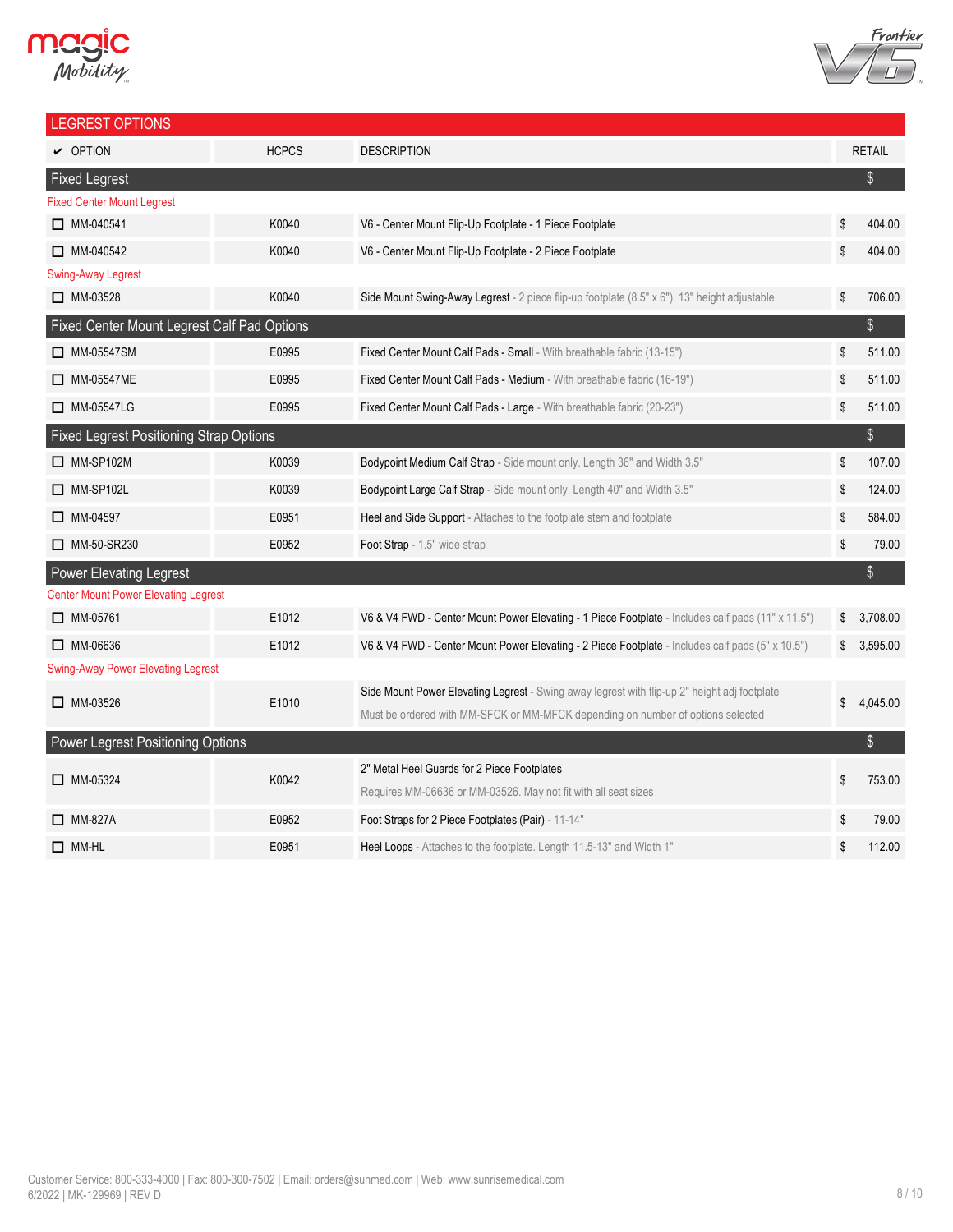# **Magic**<br>*Mobility*



| <b>ELECTRONICS</b>                                 |              |                                                                                           |               |               |
|----------------------------------------------------|--------------|-------------------------------------------------------------------------------------------|---------------|---------------|
| $\sim$ OPTION                                      | <b>HCPCS</b> | <b>DESCRIPTION</b>                                                                        |               | <b>RETAIL</b> |
| Joystick                                           |              |                                                                                           |               | $\$\$         |
| MM-PG-JSMLEDL                                      |              | <b>LED R-net Joystick</b> - No LCD display or mono jacks                                  |               | NC            |
| MM-PG-JSMD                                         |              | Color LCD Joystick - With mono jack ports for external switches                           | \$            | 354.00        |
| MM-PG-JSM2IRBT                                     |              | Infra-Red Color LCD Joystick with Bluetooth                                               | \$            | 528.00        |
| <b>Expandable Power Module</b>                     |              |                                                                                           |               | \$            |
| Must select both items                             |              |                                                                                           |               |               |
| $\Box$ MM-PM90                                     | E2377        | R-net 90 amp Expandable Controller                                                        | \$            | 731.00        |
| MM-PG-SL                                           | E2313        | R-net Harness for Expandable Controller                                                   | \$            | 511.00        |
| Joystick Handle Type                               |              |                                                                                           |               | \$            |
| Comes standard with PG Cone-Shaped Joystick Handle |              |                                                                                           |               |               |
| $\Box$ MM-PC101B                                   | E2323        | Bodypoint U-Shaped Joystick Handle - 3"                                                   | \$            | 169.00        |
| $\Box$ MM-PC102B                                   | E2323        | Bodypoint U-Shaped Joystick Handle - 4"                                                   | \$            | 169.00        |
| $\Box$ MM-PC110B                                   | E2323        | Bodypoint Grooved Mushroom Joystick Handle                                                | \$            | 158.00        |
| Joystick Mount                                     |              |                                                                                           |               | $\$\$         |
| □ MM-03069R                                        |              | Fixed Joystick Mount - Right - Depth adjustable 8.25"                                     |               | NC            |
| MM-03069L                                          |              | Fixed Joystick Mount - Left - Depth adjustable 8.25"                                      |               | NC            |
| $\Box$ MM-04607                                    | E1028        | Swing-Away Joystick Mount - Right - Includes latch to lock in the forward position        | \$            | 562.00        |
| $\Box$ MM-04608                                    | E1028        | Swing-Away Joystick Mount - Left - Includes latch to lock in the forward position         | \$            | 562.00        |
| $\Box$ MM-JMMIDR                                   | E1028        | Stealth Midline Joystick Mount - Right - 2 position mount (Rotation 0° - 180°)            | \$            | 1,360.00      |
| $\Box$ MM-JMMIDL                                   | E1028        | Stealth Midline Joystick Mount - Left - 2 position mount (Rotation 0° - 180°)             | \$            | 1,360.00      |
| Joystick Accessories                               |              |                                                                                           |               | $\$\$         |
| □ MM-03330AM                                       | E2331        | Attendant Control Joystick for MPS Seating with Mounting Kit                              | \$            | 1,882.00      |
| □ MM-03329AM                                       | E2331        | Attendant Control Joystick for REHAB Seating with Mounting Kit                            |               | 1,882.00      |
| $\Box$ 139920                                      |              | Tash Buddy Button - Outer edge force 3.4 oz. Center force 7 oz. (D:2.5" & H:0.7")         |               | 174.00        |
| □ MM-ESBLK                                         |              | Egg Switch - Requires CPS9. Single function push button, scroll through modes or profiles | \$            | 146.00        |
| MM-CPS0-L-HW                                       |              | Swing-Away Egg Switch Hardware                                                            | \$            | 449.00        |
| Omni 2                                             |              |                                                                                           |               | \$            |
| $\Box$ MM-05436R                                   |              | OMNI 2 Display - Right - For alternative drive systems                                    | \$            | 2,708.00      |
| $\Box$ MM-05436L                                   |              | OMNI 2 Display - Left - For alternative drive systems                                     | $\frac{1}{2}$ | 2,708.00      |
| Alternative Drive Controls                         |              |                                                                                           |               | $\frac{1}{2}$ |
| MM-HDR-4M-S-C                                      | E2327        | Switch-It Head Array - Three switch head array                                            | \$            | 5,955.00      |
| $\Box$ MM-03335                                    | E2373        | Chin Control for MPS Seating System with Mount                                            | \$            | 3,764.00      |
| $\Box$ MM-03540                                    | E2373        | Chin Control for REHAB Seating System with Mount                                          | $\frac{1}{2}$ | 3,764.00      |